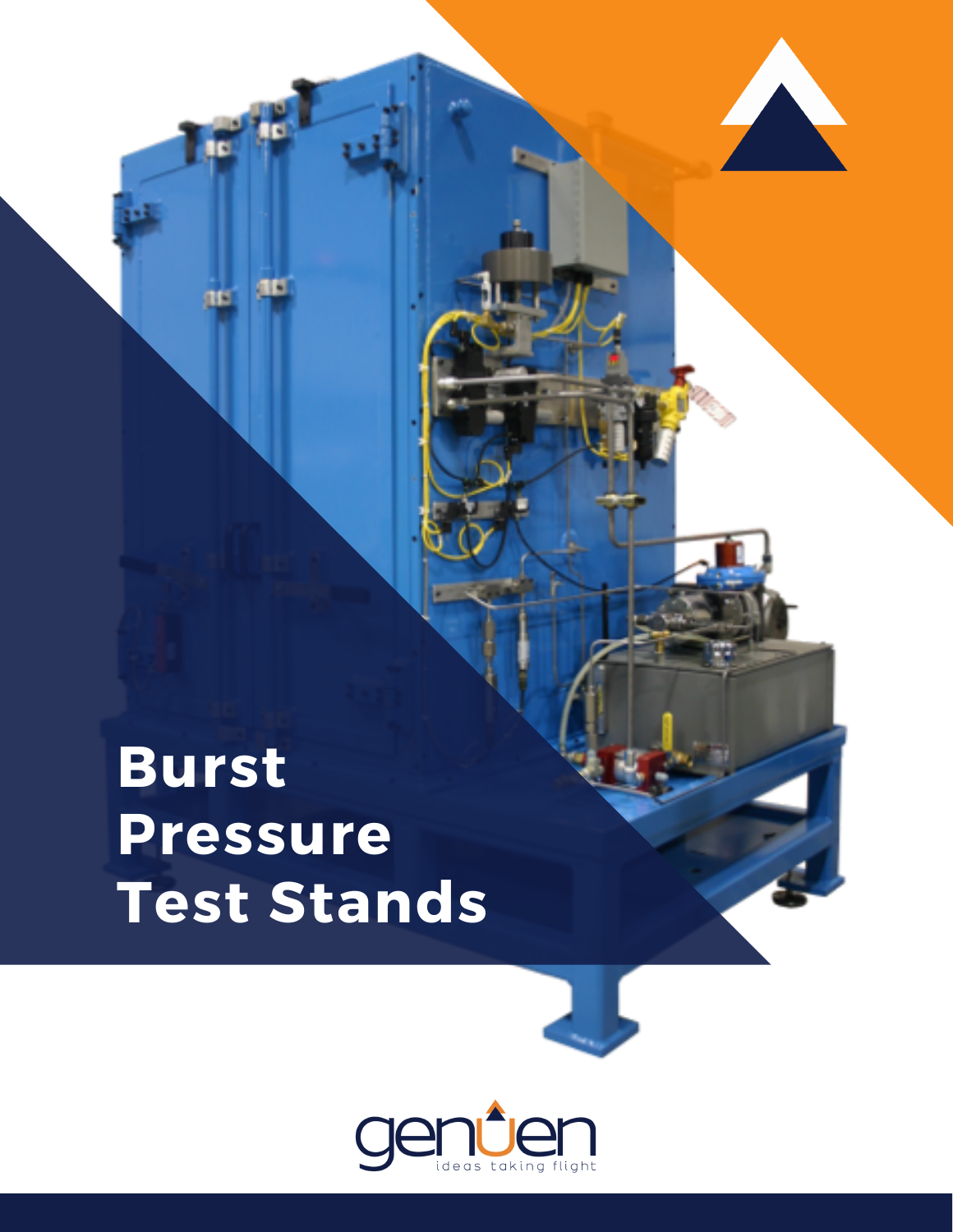

## **Burst Pressure Test Stands**

#### *Fluid Power Capabilities*

Genuen is an industry leader in fluid power test systems. From building complex avionic systems to testing a single critical component, our solutions are designed and built to maximize performance and reliability. By applying sound engineering, creativity, and a full understanding of the customer's testing needs, we develop custom turnkey test stands for system, sub-system, or componentlevel products or machinery modernization. We also provide high levels of flexibility using commercial off-the-shelf technologies. We match each physical test system with high performance controls, from simple open loop PC- or PLCbased controls to embedded real-time systems utilizing the latest innovations in control and instrumentation hardware. Many customer solutions include cutting-edge FPGA and system technologies that marry multiple control platforms.

The heart of any good control system is the application software. Whether developing a custom LabVIEW™ application to meet a specific requirement or using our proven INERTIA™ control and automation suite, our solutions always provide an intuitive, highly flexible test environment with overall capabilities previously unattainable at its cost point.

#### *Burst Pressure Test Stands*

Genuen provides state-of-the-art, custom Burst Pressure Test Stands for all industries. From small tabletop or portable systems to high impact sand-filled blast chambers, Genuen can provide a system to meet all of your testing requirements.

#### *Standard Test Parameters Include:*

- A variety of test fluids to meet your product testing applications
- Test fluid pressures up to 60,000 psi
- System fill flow rates up to 200 gpm
- Pressure rate of rise test profiles up to 20,000 psi / min
- Fluid and chamber temperatures from -40°F to +350°F